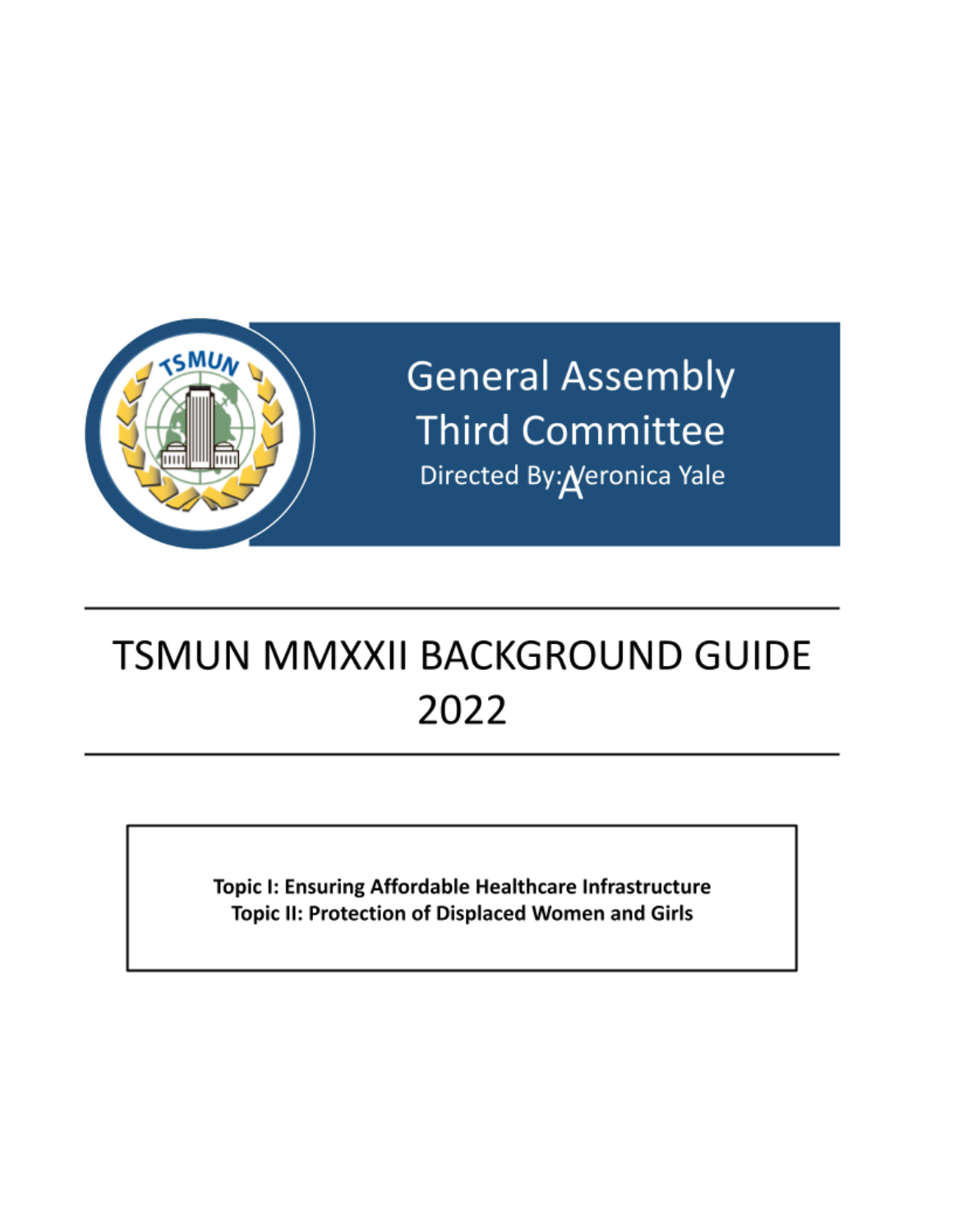

Dear Delegates,

Welcome to Tallahassee Southern Regional Model United Nations! My name is Veronica Yale, and I am the Director of the General Assembly Third Committee for TSMUN 2021. I am currently a student at Valdosta State University with plans to attend law school next fall. This is my second year participating in Model UN and I am currently the President for the Valdosta State Model UN team.

## **The topics under discussion for this year's General Assembly Third Committee are:**

- I. Ensuring Affordable Healthcare Infrastructure
- II. Protection of Displaced Women and Girls

The General Assembly Third Committee (GA3) is one of the six main committees at the General Assembly of the United Nations. GA3 is also known as the Social, Humanitarian, and Cultural Committee and deals with human rights, humanitarian affairs and social matters. All 193 member states of the United Nations are permitted to participate in this committee.

I truly hope that this background guide serves as a useful tool towards your preparation for the conference. The guide is meant to introduce delegates to the topics that will be discussed in committee and provide guidance as delegates begin their research. Delegates are strongly encouraged to research the positions, views, and opinions of their countries as well as relevant regional and international framework, previous resolutions, organizations, and initiatives.

Each delegation will submit a position paper in preparation for the committee. Delegates must turn in their papers before the start of the first committee session. Papers may be emailed to [ga3@tsmun.org](mailto:ga3@tsmun.org) and can also be submitted through a USB drive or hard copy. For a position paper guide and a sample position paper, please visit <http://www.tsmun.org/position-papers.html>. Papers that are not in the correct format will not be eligible for awards. If you have any questions leading up to the conference, feel free to contact me at  $g_0$  at smun.org. I look forward to seeing the culmination of your hard work and preparation in committee.

Sincerely,

Veronica L. Yale General Assembly Third Committee Director [Ga3@tsmun.org](mailto:Ga3@tsmun.org)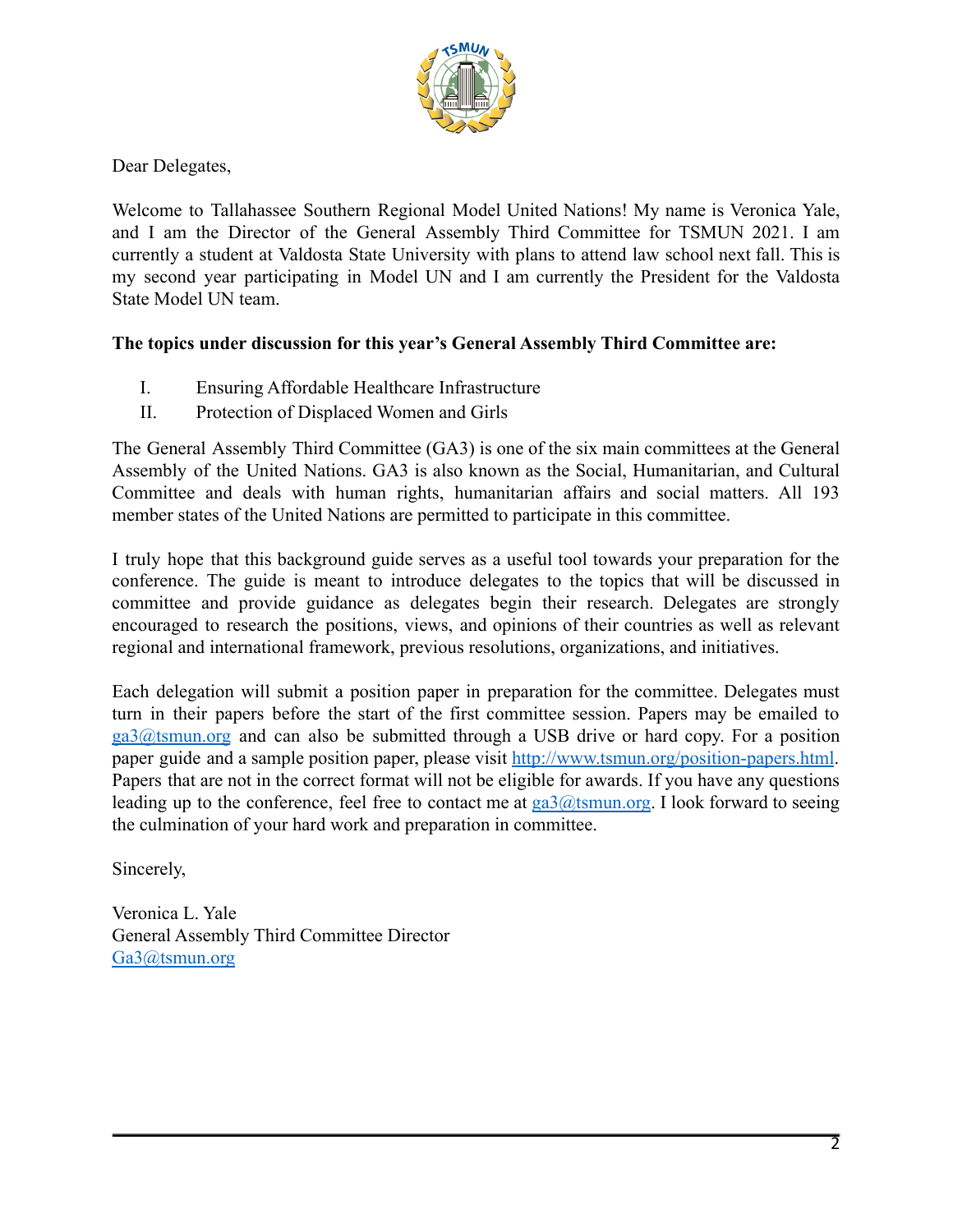

#### **Committee Overview**

#### *Introduction*

In 1945, the charter of the United Nations was established and with it the General Assembly<sup>1</sup>. The General Assembly maintains a central position and the head deliberative, policy making, and political organization of the United Nations<sup>2</sup>. Additionally, it provides a unique forum for international discussion of a myriad of issues covered by the charter as well as codifying international law.<sup>3</sup> The General Assembly meets from September to December each year and afterwards, from January to September.<sup>4</sup> During the January to September meetings the Assembly discusses issues of critical importance to the international community through intense and high-level debates.<sup>5</sup> In the same period the Assembly conducts informal consultations on other topics of importance.<sup>6</sup>

#### *Committee Mandate*

The United Nations gives the General Assembly the power to make recommendations to States on international issues.<sup>7</sup> The Assembly initiates political, economic, humanitarian, social and legal actions.<sup>8</sup> In turn, these actions have impacted the lives of millions of people around the world.<sup>9</sup> Additionally, the Assembly may consider and approve the United Nations budget and make financial assessments of the Member States.<sup>10</sup> There are six main committees: Disarmament and International Security (First Committee); Economic and Financial Committee (Second Committee); Social, Humanitarian and Cultural Committee (Third Committee); Special Political and Decolonization Committee (Fourth Committee); Administrative and Budgetary Committee (Fifth Committee); and the Legal Committee (Sixth Committee).<sup>11</sup> The General Assembly is split up into these categories due to the large number of items on the agenda.<sup>12</sup> These committees discuss the items and negotiate various approaches in order to present them to the Plenary of the Assembly for consideration and action.<sup>13</sup>

#### *Governance, Structure, and Membership*

- $<sup>2</sup>$  Ibid.</sup>
- <sup>3</sup> Ibid.
- 4 Ibid.
- 5 Ibid.
- 6 Ibid.
- 8 Ibid. 7 Ibid.
- <sup>9</sup> Ibid.
- $10$  Ibid.
- $11$  Ibid.
- $12$  Ibid.
- $13$  Ibid.

<sup>1</sup> "About the General Assembly" *The United Nations.*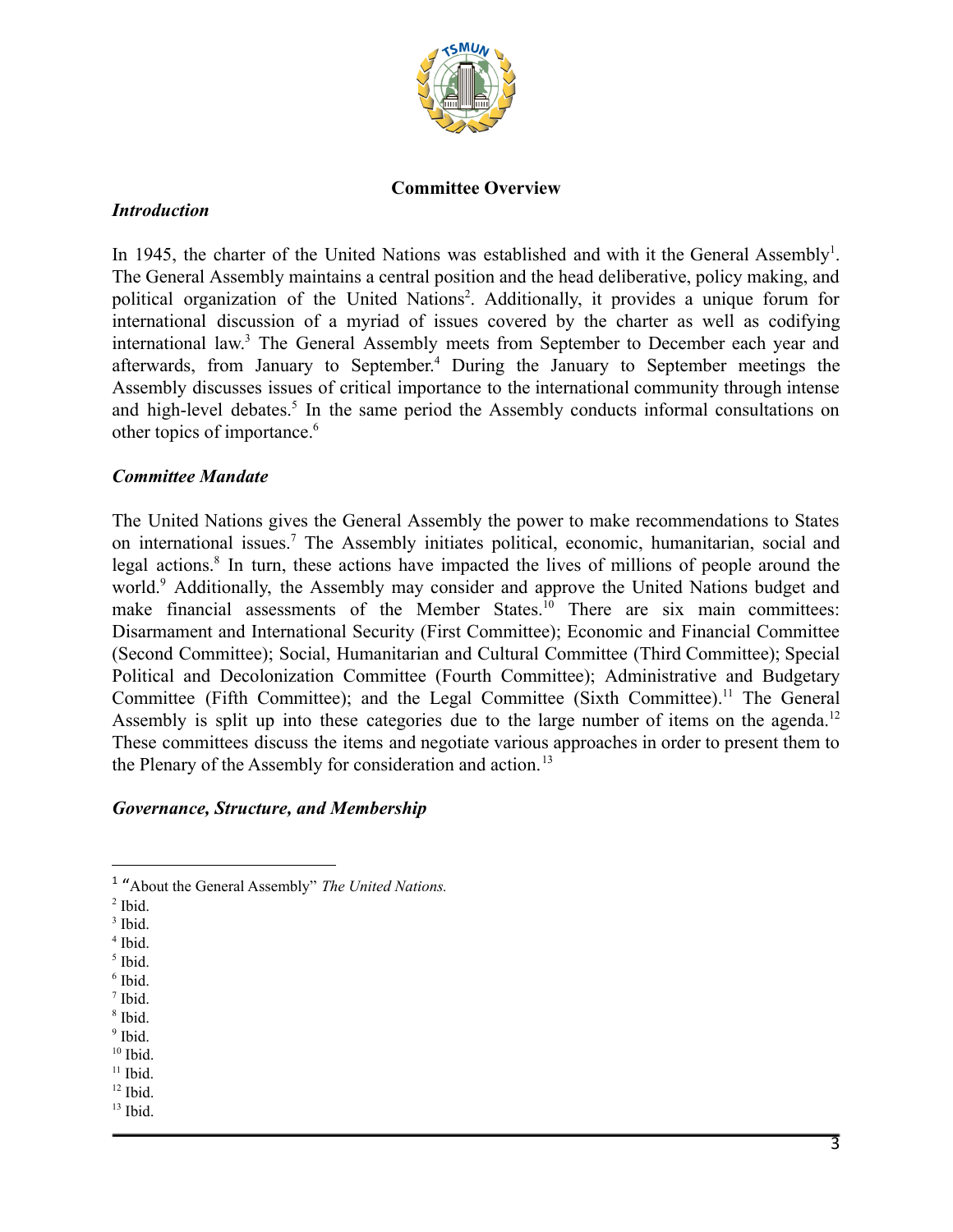

The General Assembly consists of 193 members who all have not more than five representatives and one total vote.<sup> $14$ </sup> Any decisions of the General Assembly on significant issues shall be made by a two-thirds majority of Member States that are present and voting.<sup>15</sup> Any other questions are to be made with a simple majority vote of the Member States present and voting.<sup>16</sup> While any nation may become a member, those that fail to pay their arrears indebted to the amount that equals or exceeds the contributions for the preceding two years shall lose their right to vote.<sup>17</sup> However, if the Member State can prove that the failure to pay is due to conditions beyond the control of the Member then the Assembly may allow them to vote.<sup>18</sup> The General Assembly ultimately makes recommendations for the purpose of promoting international cooperation in economic, social, cultural, educational, and health fields.<sup>19</sup>

## *Conclusion*

The General Assembly is a very large and important part of the United Nations. The organization of these committees allows the United Nations to tackle many critical issues that affect millions of people around the world. With each committee's concentration on carefully selected issues, the United Nations is assured that this assembly is capable of creating resolutions that are practical, realistic, and working for the betterment of the whole world.

#### **Ensuring Affordable Healthcare Infrastructure**

#### *Introduction*

Currently the world is facing a global virus that has created human suffering, destabilized the economy, and disturbed the lives of people around the world. Crises such as these expose the vulnerabilities that endanger the well-being of millions of people around the world. While

<sup>14</sup> "Article IV" *United Nations.*

 $15$  Ibid.

 $16$  Ibid.

 $17$  Ibid.

 $18$  Ibid.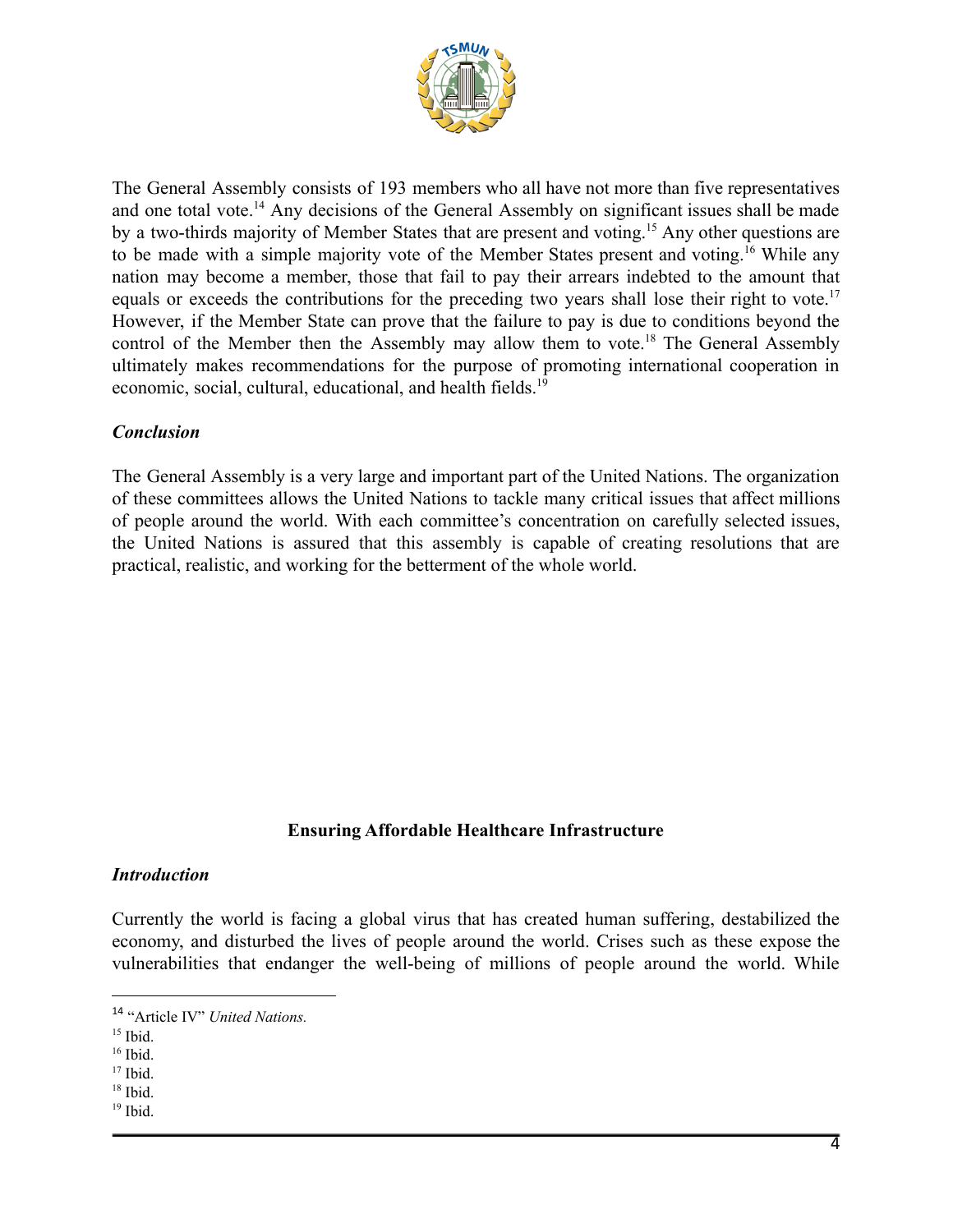

COVID-19 has certainly posed a severe risk to all communities there are other health matters that are still occurring and need our attention. The complexities behind mitigating the pandemic while also continuing to improve the health and care of millions are complicated but there have been past endeavors and successes with these challenges. Looking to precedence and utilizing critical thinking, could lead the way for innovative solutions towards these difficult circumstances.

#### *Current Situation*

The Coronavirus is an infectious disease caused by the SARS-CoV-2 virus.<sup>20</sup> Most people affected by this virus experience moderate respiratory symptoms and recover without hospitalization.<sup>21</sup> Unfortunately, older people and those with underlying health conditions are more likely to develop serious symptoms that can endanger their life.<sup>22</sup> As of September of 2021, there have been over 200 million confirmed cases and over 4 million deaths that have resulted from COVID-19.<sup>23</sup> The pandemic has managed to affect economic growth, social well-being, and the environment apart from peoples personal health and lives.<sup>24</sup> Many pre existing inequalities and disadvantages were intensified and have disproportionately affected those that were previously vulnerable.<sup>25</sup> The greatest threat the virus posed was the disruption in regular healthcare services due to an increase in space needed for victims of COVID-19.<sup>26</sup>

## *Actions Taken By the UN*

The UN has previously carried out many efforts to ensure affordable healthcare infrastructure. Recently the most notable and significant outcome of that is the *Transforming Our World: the 2030 Agenda for Sustainable Development* (2015)*.* This document provides a framework for *<sup>27</sup>* facilitating progress in several directions: people, planet, prosperity, peace, and partnership.<sup>28</sup> The agenda outlines the issues that the world faces as a whole and focuses on practical and attainable goals.<sup>29</sup> There are 17 goals that are divided into 169 targets.<sup>30</sup> The most relevant to the topic presented at this conference would be goal 3: ensure healthy lives and promote well-being for all ages, and goal 9: build resilient infrastructure, promote inclusive and sustainable industrialization and foster innovation.<sup>31</sup>

<sup>20</sup> "Coronavirus disease (COVID-19)" *World Health Organization.*

 $21$  Ibid.

 $22$  Ibid.

<sup>23</sup> WHO Coronavirus (COVID-19) Dashboard" *World Health Organization.*

<sup>24</sup> Sustainable Development report shows devastating impact of COVID, ahead of critical new phase *United Nations: Africa Renewal.*

 $25$  Ibid.

 $26$  Ibid.

<sup>27</sup> Transforming our world: the 2030 Agenda for Sustainable Development *United Nations.*

 $28$  Ibid.

 $29$  Ibid.

 $30$  Ibid.

 $31$  Ibid.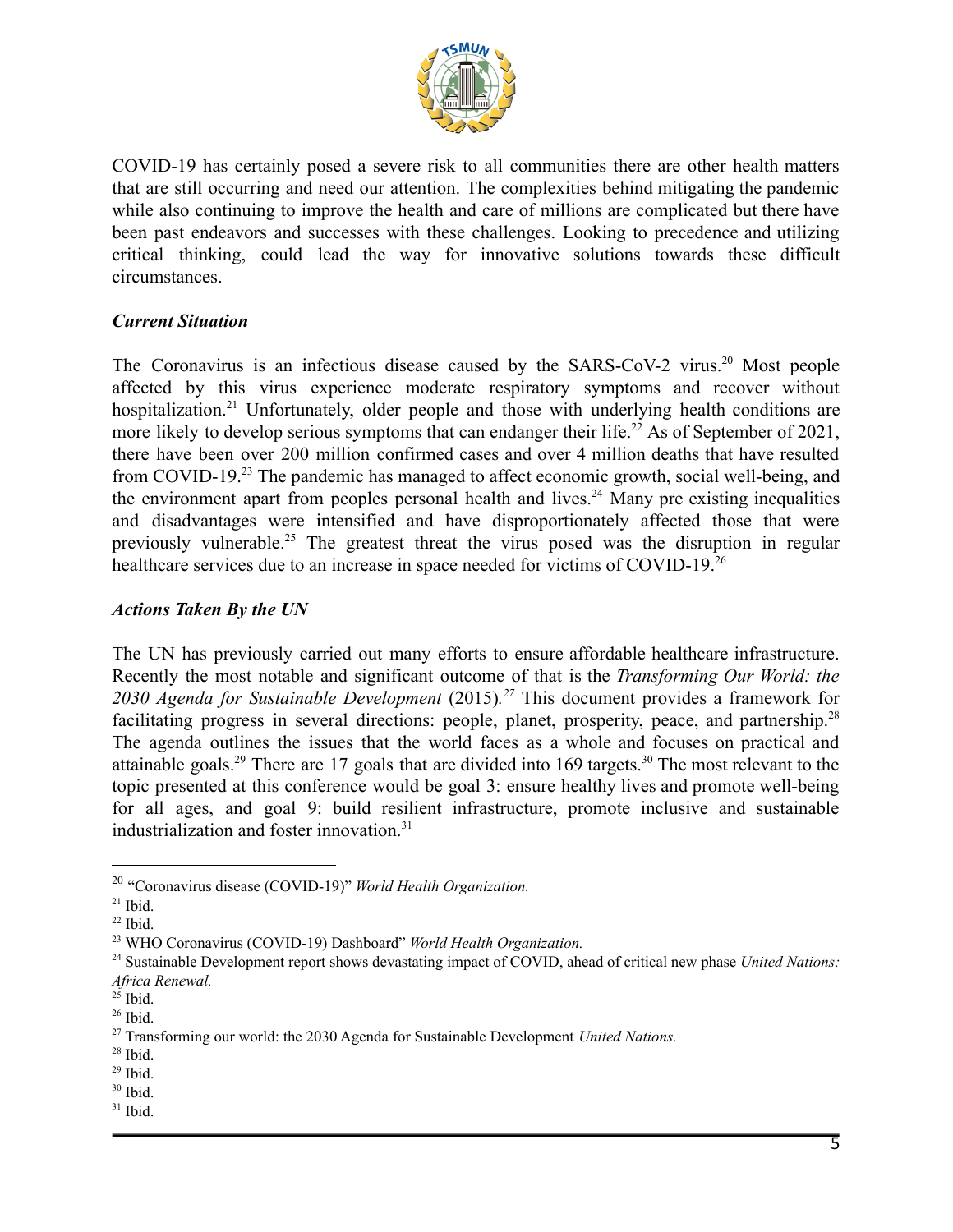

There are several issues that SDG 3 has worked to resolve both in the past and to this day. Infant and child morality, immunization, environmental health, health personnel, and public health emergency response are just a few of the more significant issues that have been increasingly difficult to resolve.<sup>32</sup> While major progress has been made towards these issues, continuing to maintain and progress the infrastructure behind is a serious objective of the UN.<sup>33</sup> SDG 9 concerts its effort to underdeveloped and underserved regions that are disproportionately excluded from economic advancement due to lack of financing, resources, and skills.<sup>34</sup> Resilient infrastructure is important in many facets of society but given the world's recent circumstances with the pandemic it is imperative that Member States work together to create solutions for ensuring affordable healthcare infrastructure.<sup>35</sup>

## *Regional and International Frameworks*

The EU4Health program is a framework that focuses on infrastructure and financing for the EU.  $36$  The four main objectives of the framework are: to improve and foster health in the union, to tackle cross-border health threats, to improve medicinal products, medical devices, and crisis relevant products, and to strengthen health systems, their resilience and resource efficiency.<sup>37</sup> This will be achieved through various grassroots tasks that will focus on stockpiling, preparedness, and improving technology.<sup>38</sup> Additionally, they seek to establish a European health union through strategic investing and planning.<sup>39</sup>

The UN has worked to provide a multidisciplinary approach that encompasses many organizations and strategies to combat the complexities in health care infrastructure.<sup>40</sup> The humanitarian response has been directed through the Office for the Coordination of Humanitarian Affairs (OCHA), the health response has been directed through the WHO, and the development response has been directed through the United Nations Development Program  $(UNDP)<sup>41</sup>$  The WHO has created the COVID-19 Strategic Preparedness and Response Plan  $(SPRP)$ .<sup>42</sup> This is based on what they have learned recently as the virus has been developing and changing the way our health systems work.<sup>43</sup>

## *Conclusion*

35 Ibid.

- $37$  Ibid.
- $38$  Ibid.
- <sup>39</sup> Ibid.

 $33$  Ibid. <sup>32</sup> SDG Goal 3*United Nations*

<sup>34</sup> SDG Goal 9 *United Nations*

<sup>36</sup> EU4Health European Commission

<sup>40</sup> Multilateral Response to COVID-19 UNOCHA

 $41$  Ibid.

<sup>42</sup> COVID-19 SPRP 2021 WHO

 $43$  Ibid.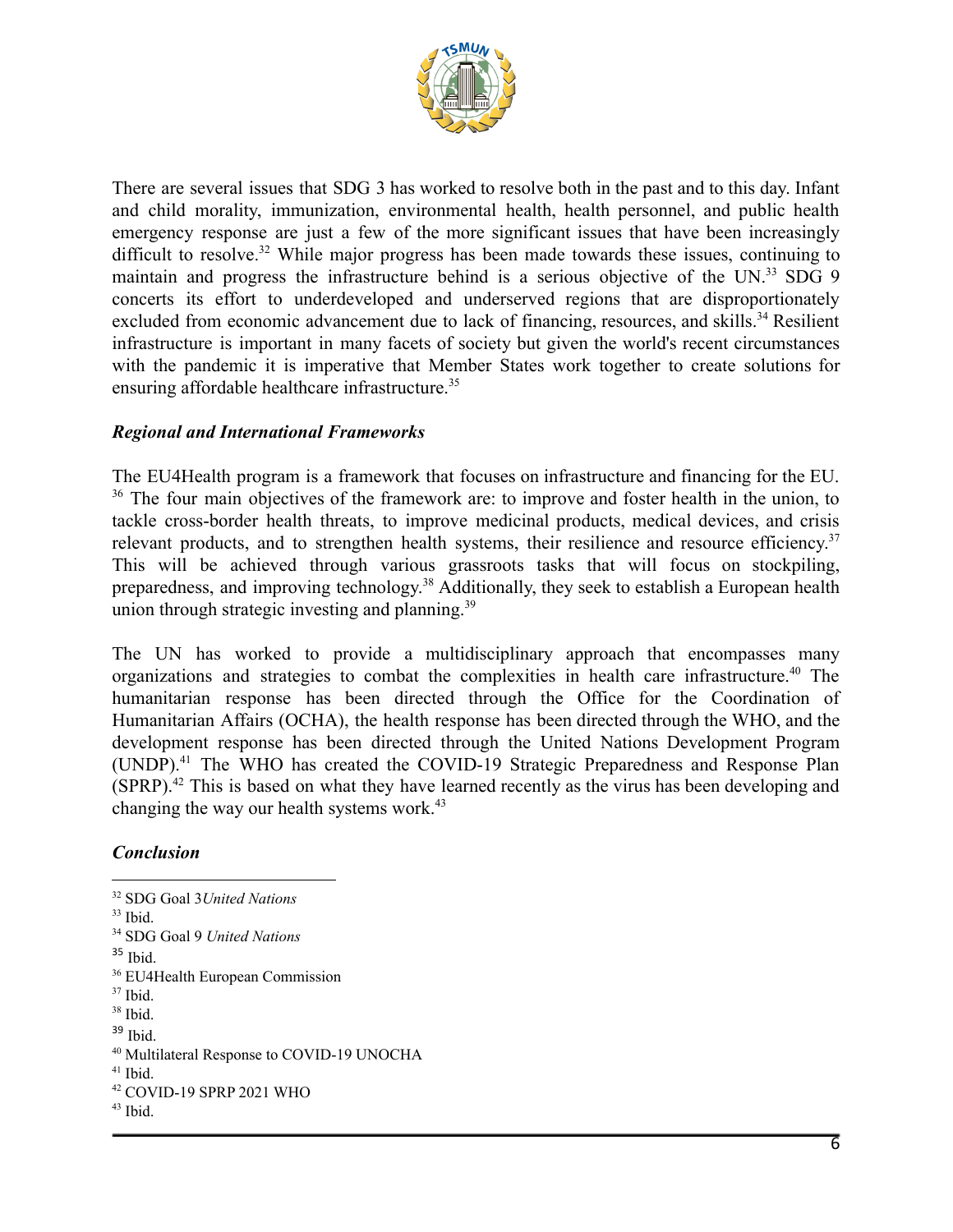

The proximity of issues surrounding COVID-19 to Member States means that there are overall more stakeholders to these consequences. While much work has been done, what else could be done to further protect and help different communities? What are some ways that we can establish innovative and resilient solutions toward creating new healthcare infrastructure and strengthening existing infrastructure? How should we tackle challenges such as financing and meeting all of the diverse needs of different communities? You are encouraged to embrace these challenges and create new and practical ways of tackling these complex issues.

#### **Protection of Displaced Women and Girls**

#### *Introduction*

Around the world there are tragic crises that force people to uproot their lives in order to find a safe environment to live in. A refugee is someone who fears persecution because of race, religion, nationality, social affiliation, or political opinion, and as a result of that fear cannot entrust their protection from their own country thus, they are forced to leave.<sup> $44$ </sup> In 2019, there

<sup>44</sup> Refugees *United Nations*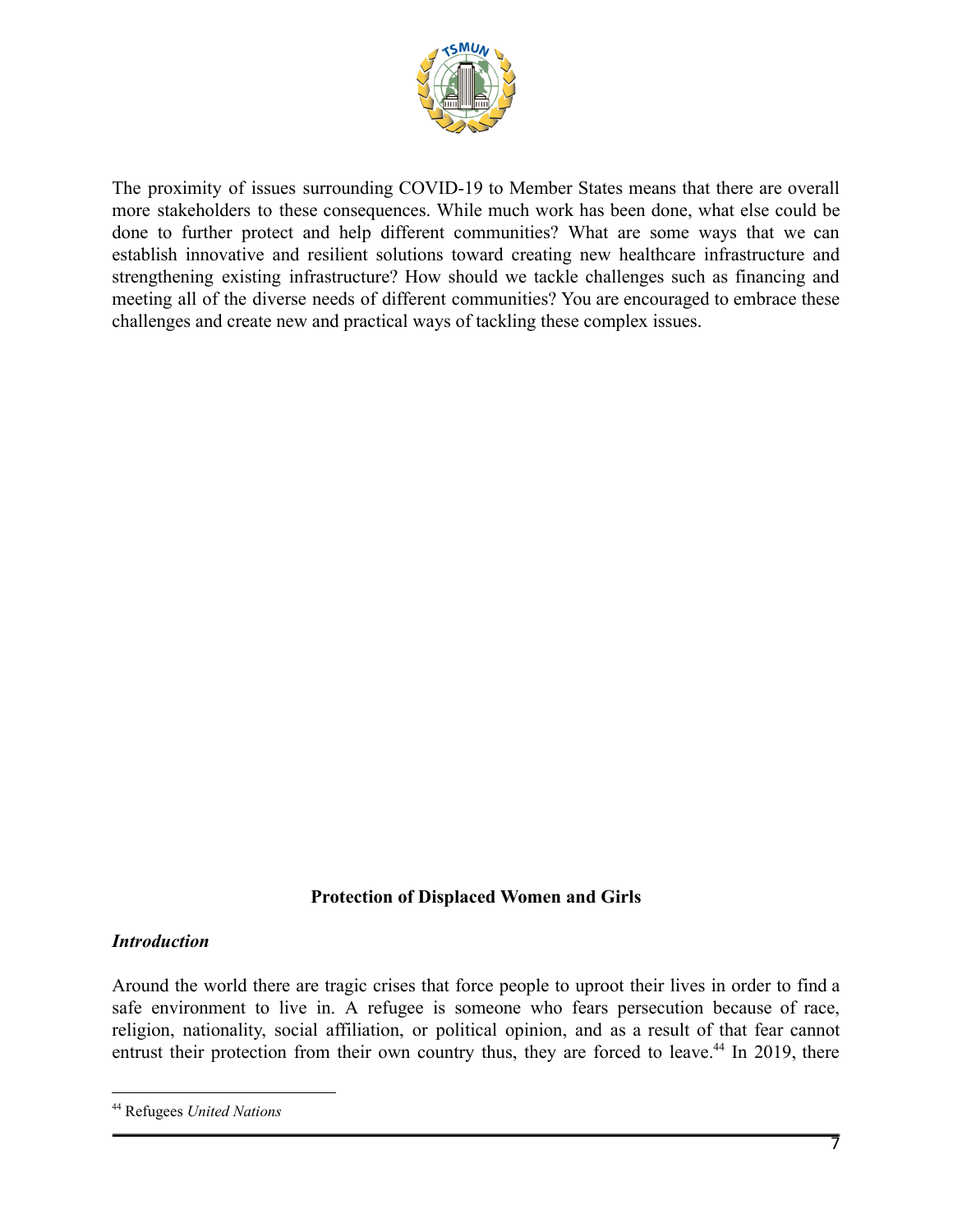

were less than 80 million people that were forcibly displaced.<sup>45</sup> Additionally, the threat of COVID-19 increased the health care risks, disrupted border operations, increased domestic violence, and many experienced economic instability.<sup>46</sup> These circumstances impact everyone differently and while their resilience is commendable, women and girls face challenges at a higher rate.<sup>47</sup>

COVID-19 has exhibited severe consequences affecting people differently based on many diverse characteristics but most notably their gender.<sup>48</sup> Women and girls are disproportionately affected by the virus and even more so if they are displaced.<sup>49</sup> Women are more likely to be frontline health workers as they make up 70% of the global frontline health force, and are typically tasked with the role as family caregiver.<sup>50</sup> Additionally, they often have jobs in informal markets that are not registered with the government and are more vulnerable to economic disruptions.<sup>51</sup> Girls and women are overwhelmingly faced with numerous challenges that prevent them from good health, education, safety, and prosperity. 52

#### *Current Situation*

Currently there are several crises occurring around the world that have forcibly displaced many people. Just 68% of refugees come from just five countries: The Syrian Arab Republic, Venezuela, South Sudan, Myanmar, and Afghanistan.<sup>53</sup> These refugees typically flee to countries that neighbor their own home country.<sup>54</sup> Currently, Turkey hosts  $3.7$  million refugees with Colombia behind it at 1.7 million. Pakistan, Uganda, and Germany also have significant populations of refugees.<sup>55</sup> These numbers are only predicted to grow thus the need to prevent violent conflicts is more important than ever.<sup>56</sup> Currently, Afghans are one of the largest refugee populations in the world.<sup>57</sup> Most of them have fled to Iran and Pakistan although some of them are internally displaced, meaning that they are seeking refuge within their own home country.<sup>58</sup> Due to the U.S. withdrawal of military personnel, the security of the country has decreased, and the people feel that their lives are in danger.<sup>59</sup> Afghanistan is just one example of insecurity and violence leading to a refugee crisis. It is important that Member States acknowledge these circumstances and their effects on women and girls around the world.

<sup>45</sup> Ibid.

<sup>46</sup> Global Report 2020 *UNHCR*

<sup>47</sup> Humanitarian Action *UN Women*

<sup>48</sup> Protecting forcibly displaced women and girls during the COVID-19 pandemic *UNHCR.*

 $49$  Ibid.

<sup>50</sup> Women Working the Frontline *UN Women*

 $51$ Ibid.

 $52$  Ibid.

<sup>53</sup> Figures at Glance *UNHCR*

<sup>54</sup> Ibid.

 $55$  Ibid.

<sup>56</sup> Global Trends *UNHCR*

<sup>57</sup> Afghanistan Emergency UNHCR

<sup>58</sup> Ibid.

<sup>59</sup> Ibid.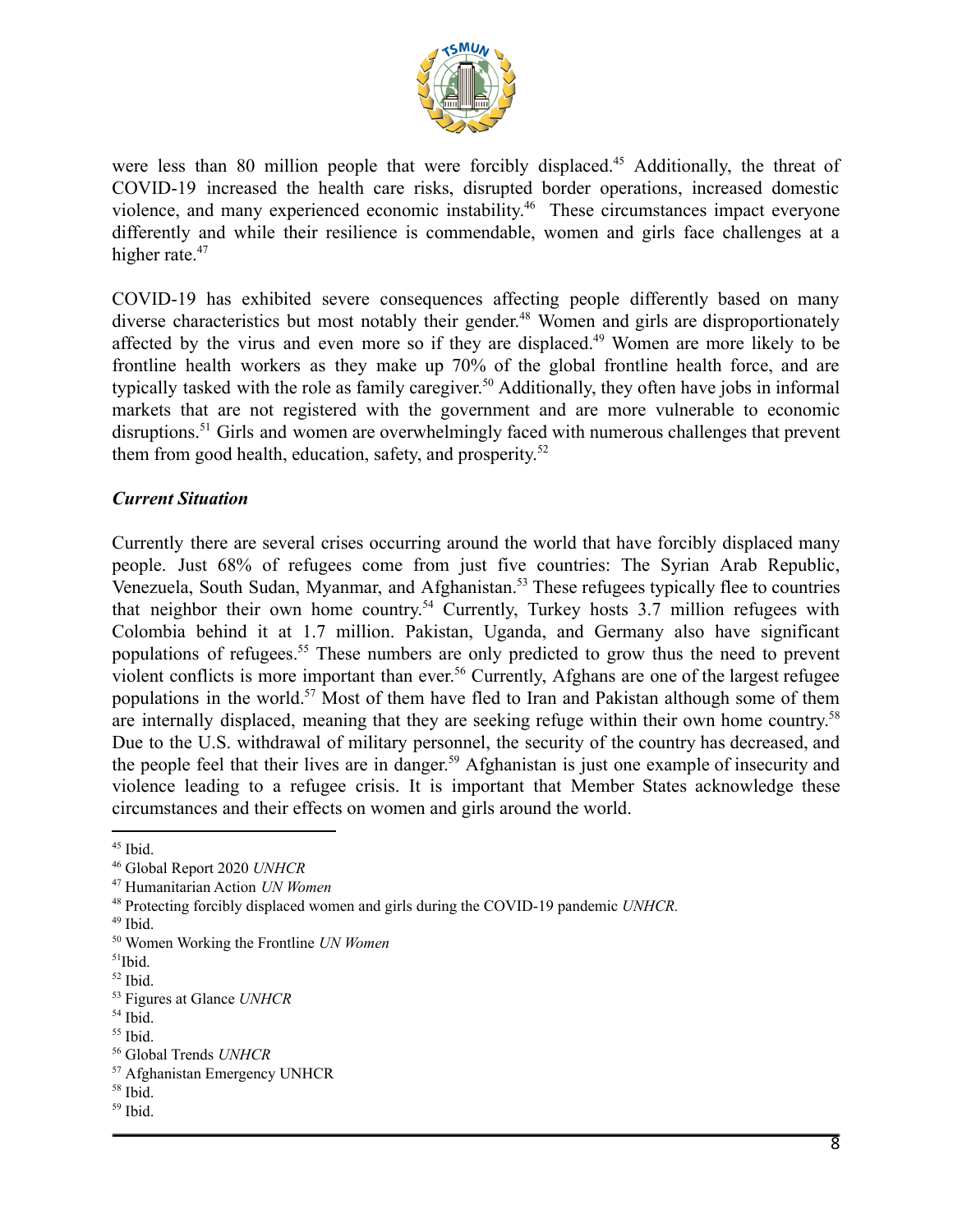

#### *Actions Taken By the UN*

In 1950, following the second World War the United Nations Refugee Agency (UNHCR) was founded to help Europeans that had been displaced.<sup>60</sup> The following decade this agency was able to help the refugee crisis in Africa that occurred as a result of decolonization.<sup>61</sup> The UNHCR has had great success in assisting women and girls in modern times.<sup>62</sup> In 2020, 2 million women and girls were helped through the use of 24/7 helplines and 1.24 million women were able to access reproductive health services.<sup>63</sup> In 2016, the General Assembly hosted the UN Summit for Refugees and Migrants.<sup>64</sup> This meeting resulted in the New York Declaration for Refugees and Migrants (2016) which addressed issues and laid out commitments for Member States to follow.  $65$  The protection of women and girls, their equality and providing solutions towards eradicating gender-based violence were among the many goals that were discussed.<sup>66</sup>

#### *Regional and International Frameworks*

Due to a large number of displaced persons fleeing to Europe to seek refuge, the European Union (EU), in 2016, passed Resolution 2015/2325(INI) on The Situation of Women Refugees and Asylum Seekers in the  $EU$ .<sup>67</sup> This document not only acknowledges the conditions that these women and girls are fleeing from but also the makeshift and often inhumane conditions that they face when they reach Europe in an attempt to find safety.<sup>68</sup> They are extremely vulnerable to crime, exploitation, and persecution.<sup> $69$ </sup> Within the operatives, the EU expresses many ways that the Member States can create safety through legal routes, proper documentation, counselling, and educate women about their rights and entitlements.  $\frac{70}{2}$ 

In 2008, the UNHCR released the UNHCR Handbook for the Protection of Women and Girls.<sup>71</sup> This document outlines the central issues that stem from improper documentation, lack of education, and lack of safe routes to safety.<sup>72</sup> Additionally, it discusses the issue of economic immigrants abusing the current systems in order to gain admittance into countries.<sup>73</sup> This prevents many asylum seekers from obtaining safety and creates more confusion for the host

<sup>60</sup> Refugees *United Nations*

 $61$  Ibid.

<sup>62</sup> Global Report 2020 *UNHCR.*

 $63$  Ibid.

<sup>64</sup> New York Declaration. *United Nations: Refugees and Migrants*

 $65$  Ibid.

 $66$  Ibid.

<sup>67</sup> The Situation of Women Refugees and Asylum Seekers in the EU *European Parliament.*

<sup>68</sup> Ibid.

 $69$  Ibid.

 $70$  Ibid.

<sup>71</sup> Handbook for the Protection of Women and Girls, First Edition *UNHCR*

 $72$  Ibid.

 $73$  Ibid.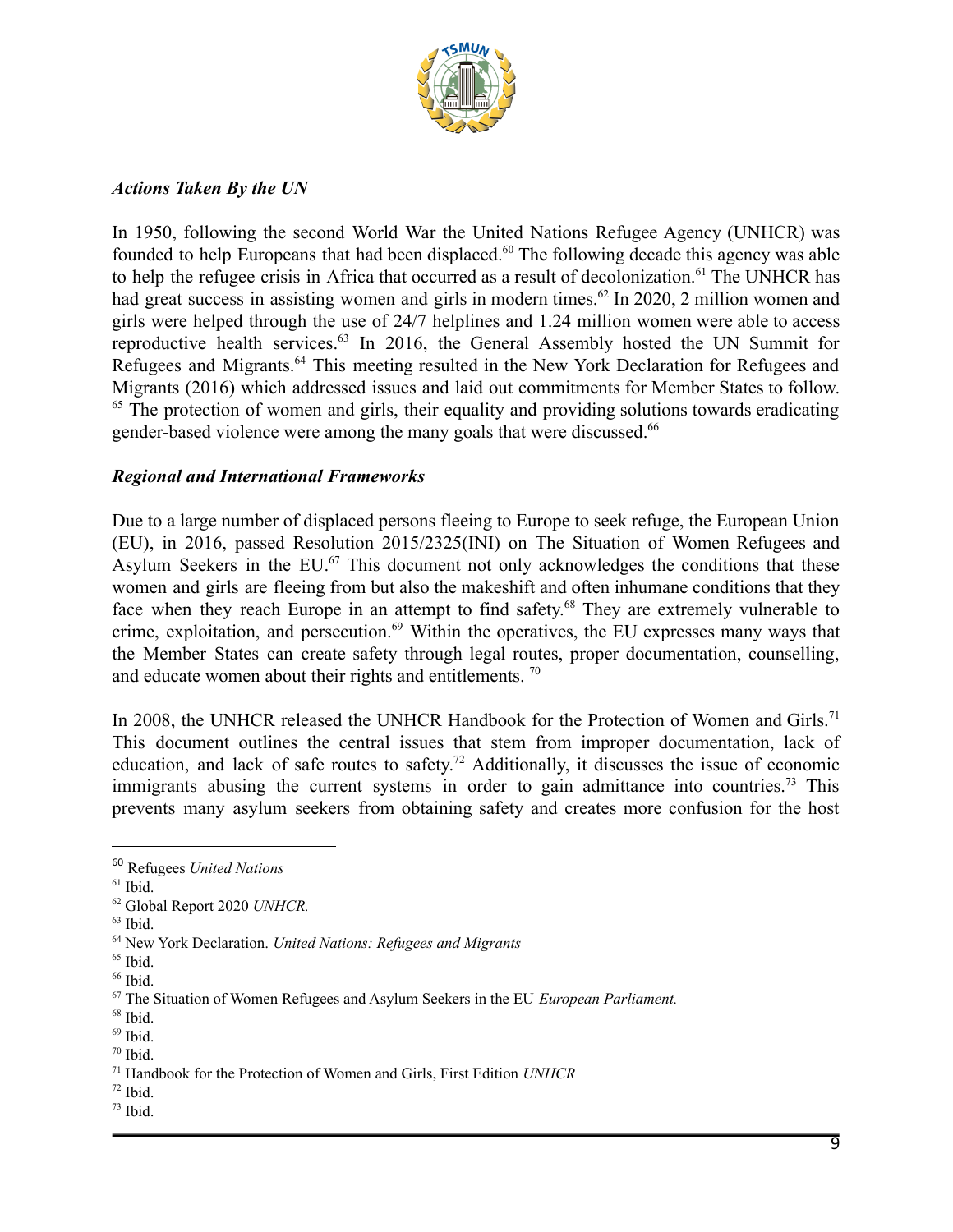

countries.<sup>74</sup> This confusion leads to stricter policies which affect women and girls the most as they are often travelling alone and with no documentation.<sup>75</sup>

# *Conclusion*

There are three stages within the area of displacement of women and girls that must be addressed: the reason they are displaced, their safety during passage to refuge, and their conditions of settlement. Providing solutions for these complicated issues will be challenging but rewarding for Member States and the individuals that are affected by these problems every day. The refugee crises around the world are only guaranteed to increase thus the number of displaced women and girls will grow along with their suffering. How can we protect women and girls in different stages of displacement? What are the core issues that must be initially addressed to solve the root of the issues at hand? How can we ensure that the help that is provided is inclusive and safe? It is imperative that Member States maintain a holistic perspective of the situation in order to appropriately provide resolutions.

 $74$  Ibid.

 $75$  Ibid.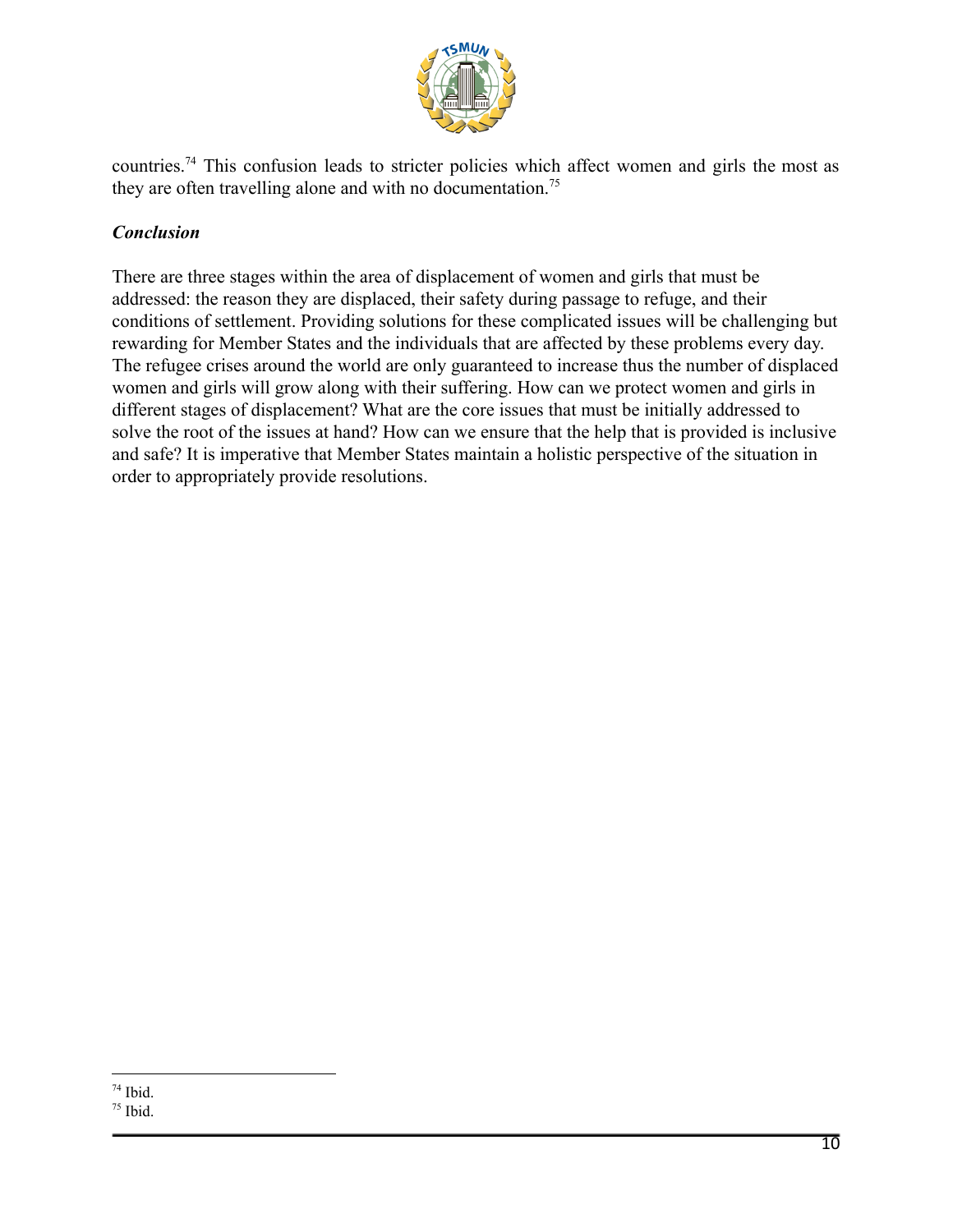

## **Citations**

"About the General Assembly" *United Nations.* <https://www.un.org/en/ga/about/background.shtml>

"Chapter IV" *United Nations.* <https://www.un.org/en/about-us/un-charter/chapter-4>

"Coronavirus disease (COVID-19)" *World Health Organization.* [https://www.who.int/health-topics/coronavirus#tab=tab\\_1](https://www.who.int/health-topics/coronavirus#tab=tab_1)

"COVID-19 Strategic Response Plan (SPRP 2021)" *WHO* <https://www.who.int/publications/i/item/WHO-WHE-2021.02>

"Figures at glance" *UNHCR* <https://www.unhcr.org/figures-at-a-glance.html>

"Global Report 2020" *UNHCR* <https://www.unhcr.org/flagship-reports/globalreport/>

"New York Declaration" *United Nations: Refugees and Migrants* <https://refugeesmigrants.un.org/declaration>

"Protecting Forcibly Displaced Women and Girls During the Covid-19 Pandemic" *United Nations Human Rights Council: The UN Refugee Agency.* [https://reporting.unhcr.org/sites/default/files/Protecting%20forcibly%20displaced%20women%2](https://reporting.unhcr.org/sites/default/files/Protecting%20forcibly%20displaced%20women%20and%20girls%20during%20Covid-19%20March%202021.pdf) [0and%20girls%20during%20Covid-19%20March%202021.pdf](https://reporting.unhcr.org/sites/default/files/Protecting%20forcibly%20displaced%20women%20and%20girls%20during%20Covid-19%20March%202021.pdf)

"SDG Goals: Goal 3" *United Nations.* <https://unstats.un.org/sdgs/report/2019/goal-03/>

"Situation of Women Refugees and Asylum Seekers in the EU" *European Union.* [https://www.europarl.europa.eu/doceo/document/TA-8-2016-0073\\_EN.html](https://www.europarl.europa.eu/doceo/document/TA-8-2016-0073_EN.html)

"Sustainable development report shows devastating impact of COVID, ahead of 'critical' new phase" *United Nation: Africa Renewal*. [https://www.un.org/africarenewal/news/sustainable-development-report-shows-devastating-impa](https://www.un.org/africarenewal/news/sustainable-development-report-shows-devastating-impact-covid-ahead-%E2%80%98critical%E2%80%99-new-phase) [ct-covid-ahead-%E2%80%98critical%E2%80%99-new-phase](https://www.un.org/africarenewal/news/sustainable-development-report-shows-devastating-impact-covid-ahead-%E2%80%98critical%E2%80%99-new-phase)

"The United Nations Multilateral Response to COVID-19" *UNOCHA* [https://www.unocha.org/sites/unocha/files/COVID-19%20UN%20Multilateral%20Response%20](https://www.unocha.org/sites/unocha/files/COVID-19%20UN%20Multilateral%20Response%20presentation.pdf) [presentation.pdf](https://www.unocha.org/sites/unocha/files/COVID-19%20UN%20Multilateral%20Response%20presentation.pdf)

"Transforming our world: the 2030 Agenda for Sustainable Development" *United Nations.* <https://sdgs.un.org/2030agenda>

"UNHCR Handbook for the Protection of Women and Girls" *UNHCR* <https://www.unhcr.org/47cfa9fe2.html>